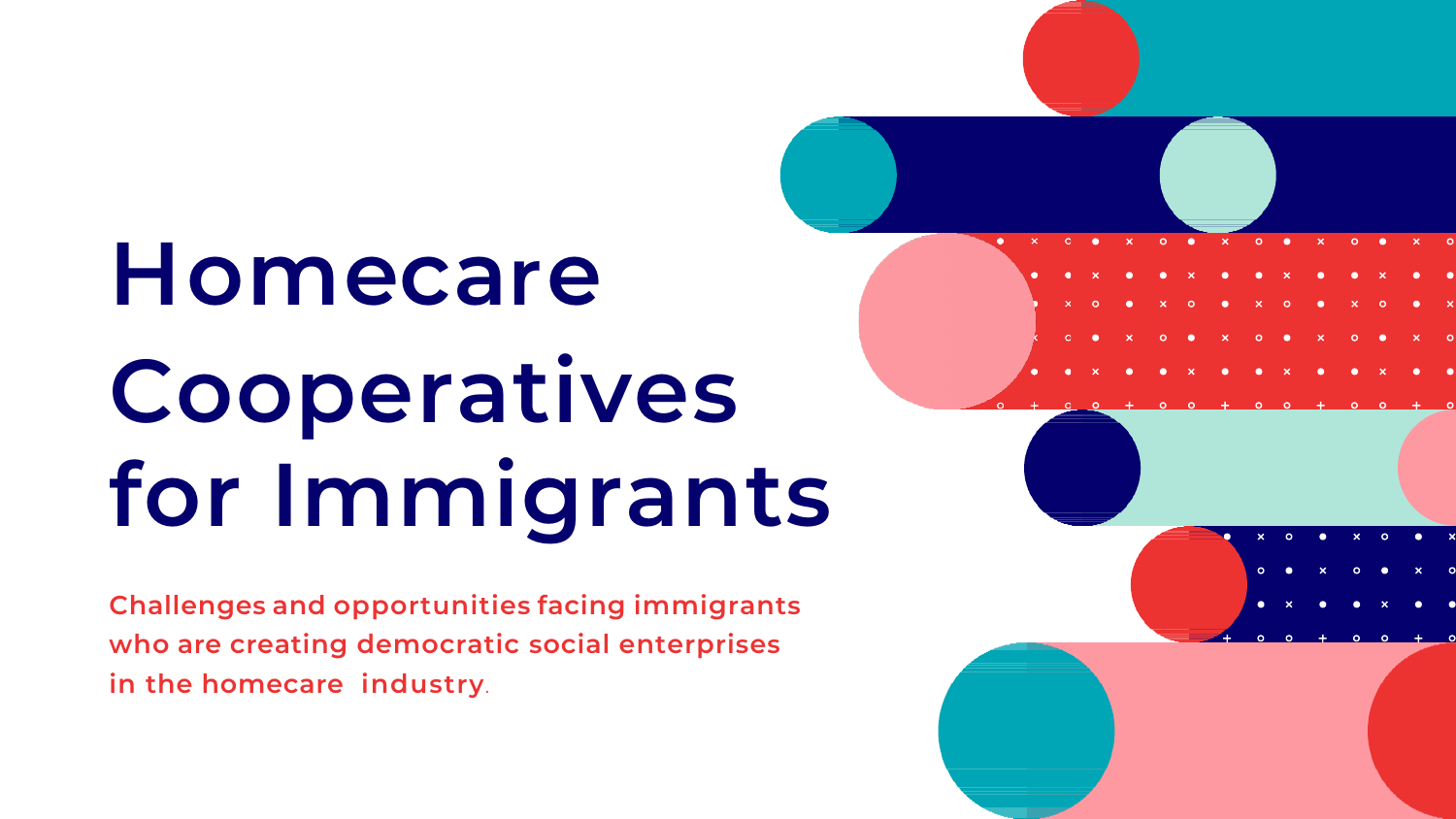#### **Panel Speakers**



**Aquilina Soriano Versoza Executive Director Pilipino Workers Center of Southern California**



**Worker/Owner COURAGE Homecare**



**Fatima Ramirez Vanessa Bransburg**

**Senior Managing Director & RRC Lead Democracy at Work Institute**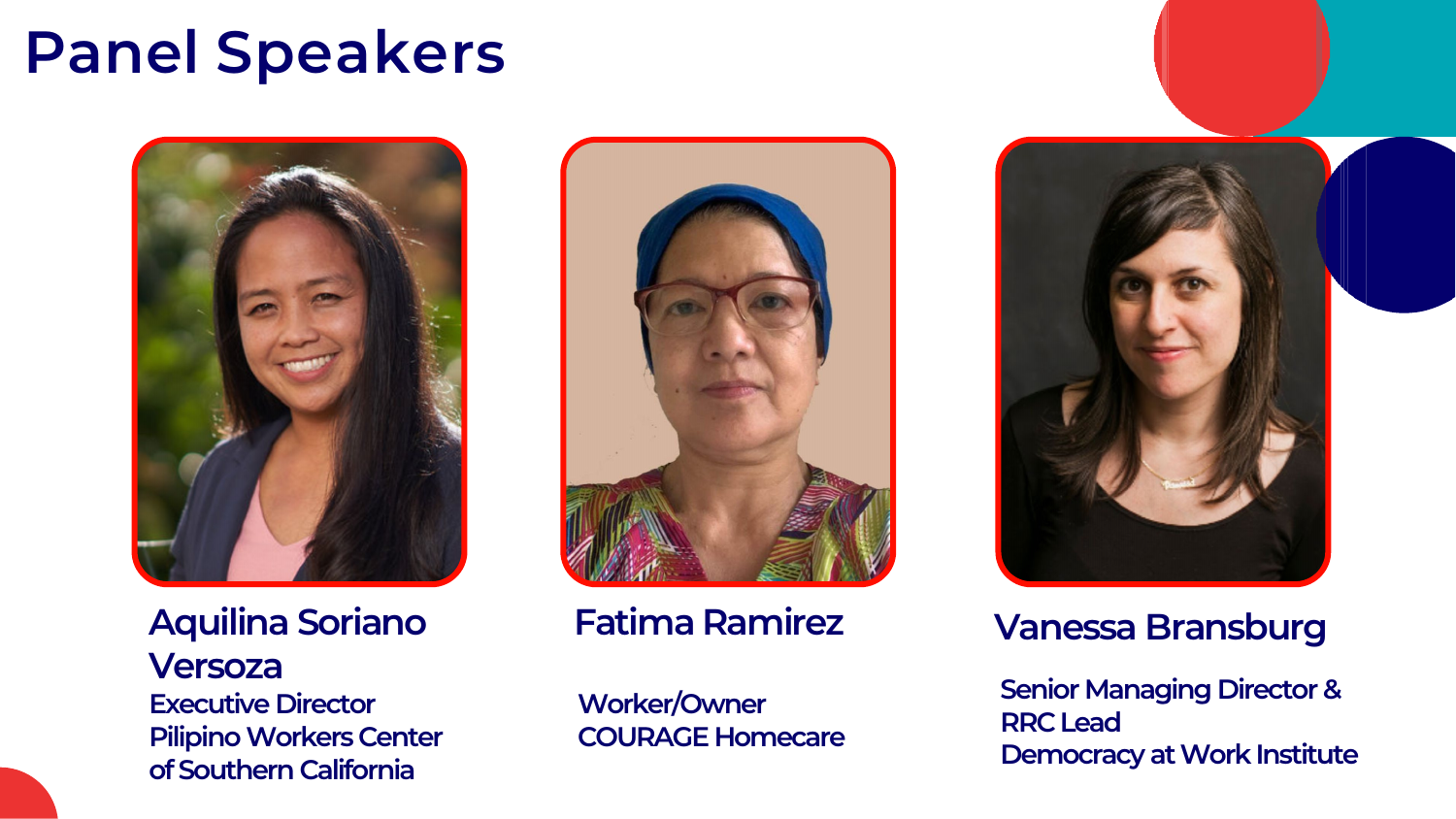

**Around the world, nations are depending on immigrants to provide home care.**

**With the rapid aging of the Japanese, who have the longest life expectancy in the world, this shrinking population has yielded major shortages in the elder care workforce and in manufacturing.**

**In parts of England it is understood that when you ask, "If you have a Filipina?" you are asking if youhave a caregiver.**

#### **JAPAN ENGLAND SOUTH AFRICA**

**Immigrants migrating from other African countries are providing significant levels of home care in South Africa.**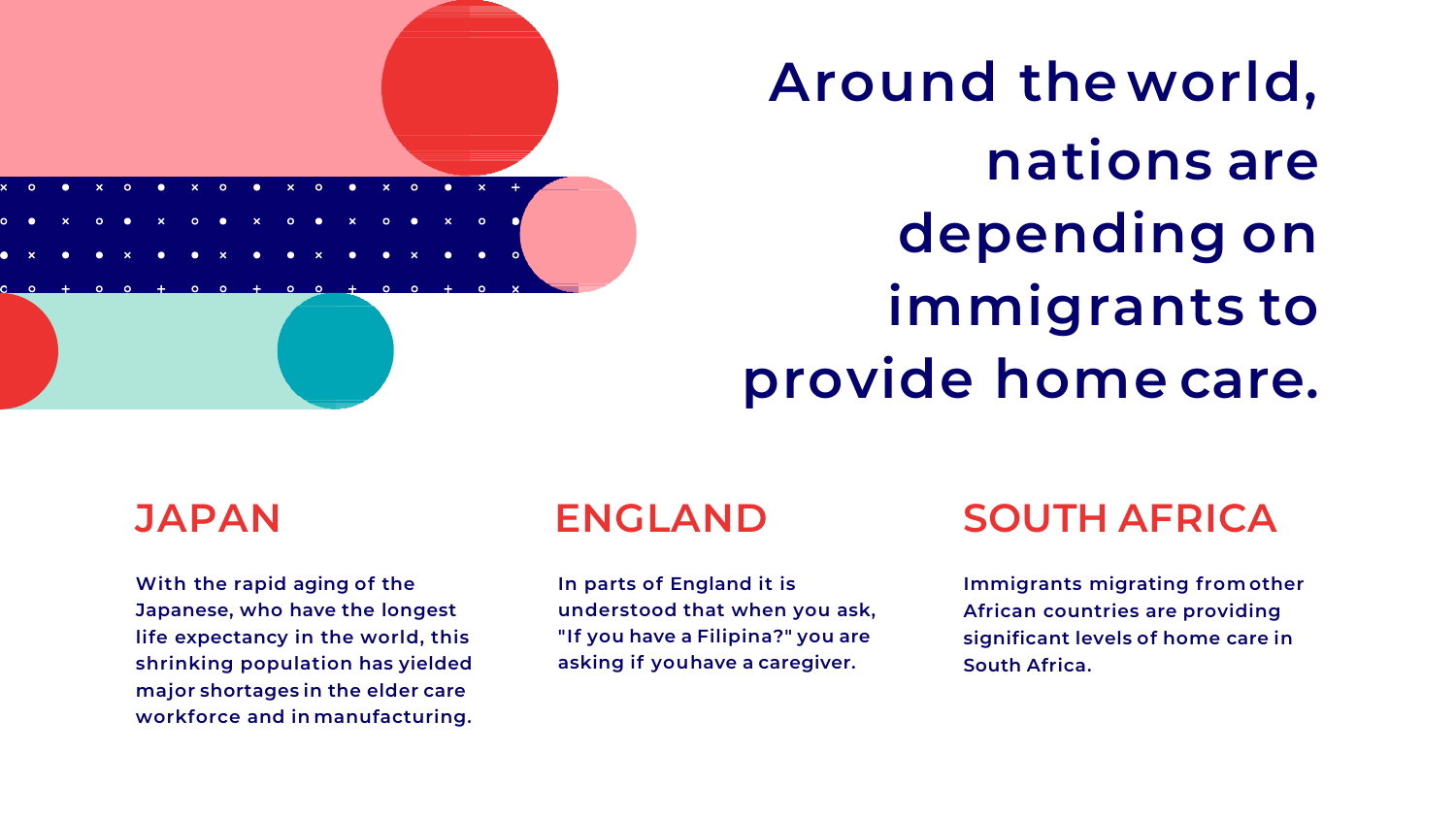

# **Significant Role Played by Immigrants in US**

1

2

- **2017 – 23.5 percent of formal and nonformal long-term care sector workers were immigrants in the United States.**
- **Longer life-spans and large Baby Boomer generation grows demand for longterm care, while lower birth rates, low investment in long-term care infrastructure has decreased availability of native workers.**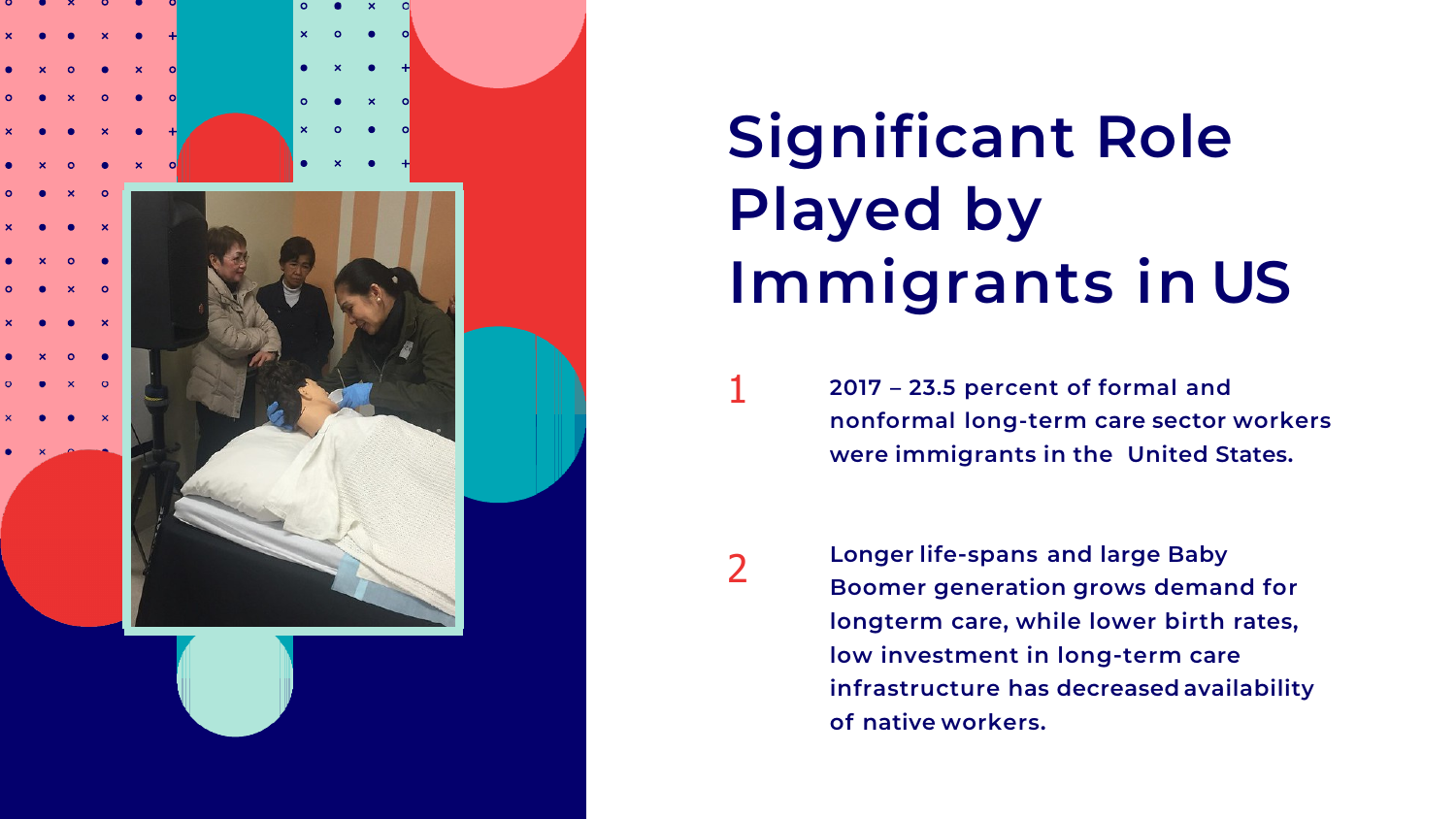## **Immigrant Homecare Working Conditions**

**Immigrants, and especially undocumented immigrants, are often working in the informal sectors facing wage theft, unsafe working conditions and unstable working conditions.**

1

**In California, it is common for live-in immigrant homecare workers being paid \$5 or less per hour in California. We have seen cases as low as \$2 per hour.** 2

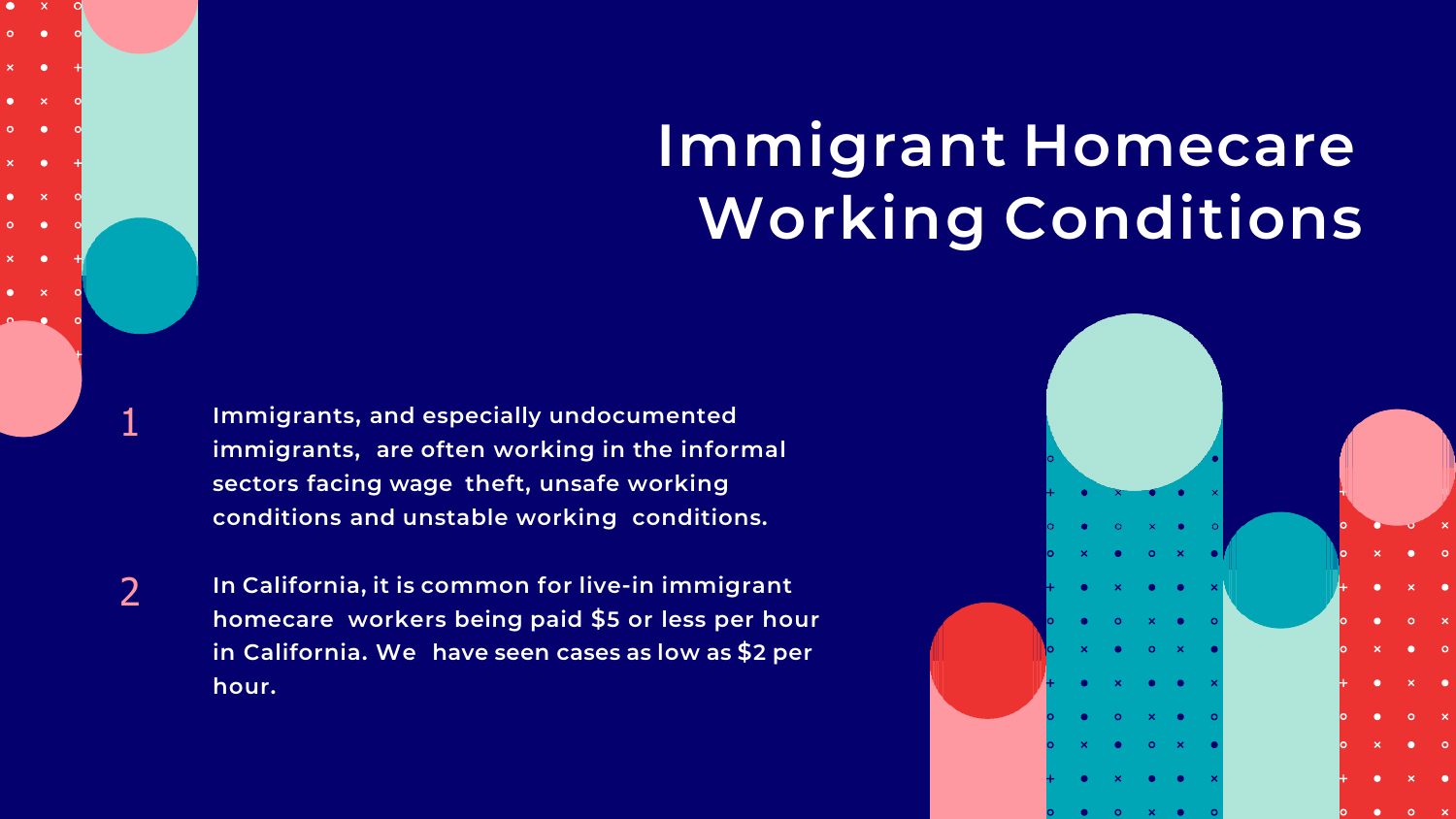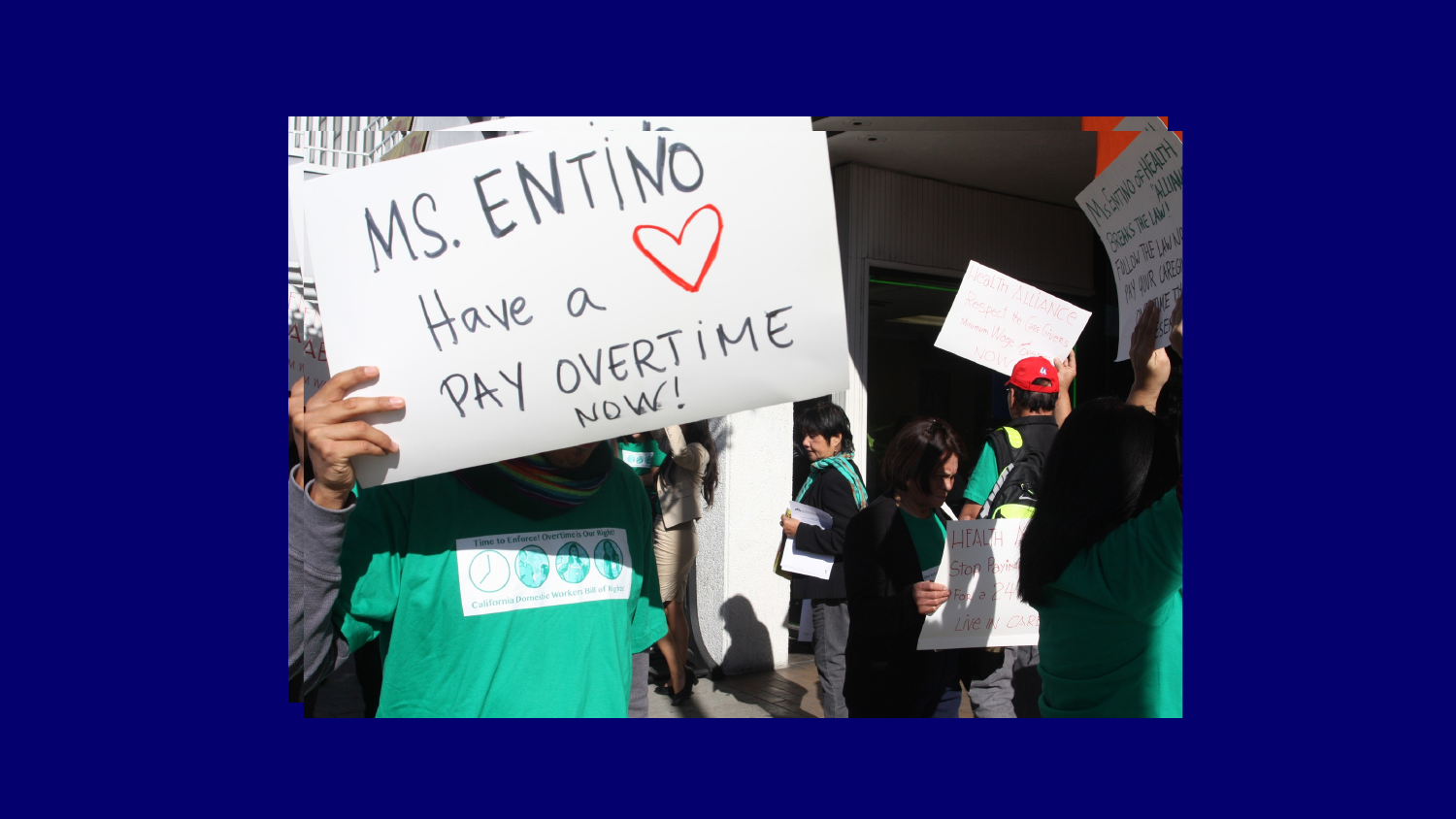## **Pilipino Workers Centerof Southern California**

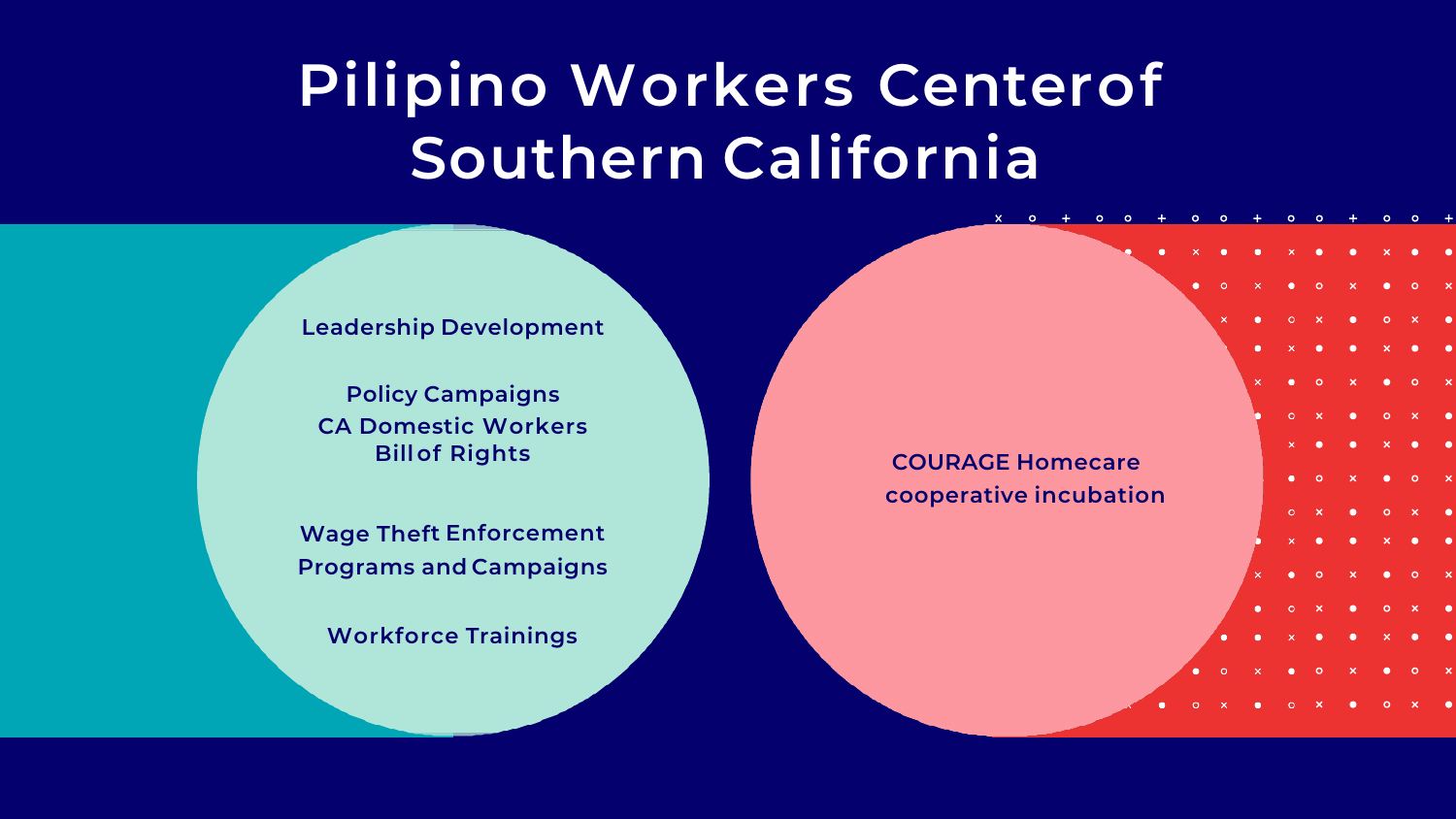

**Immigrant Road Blocks to the Cooperative Solution...**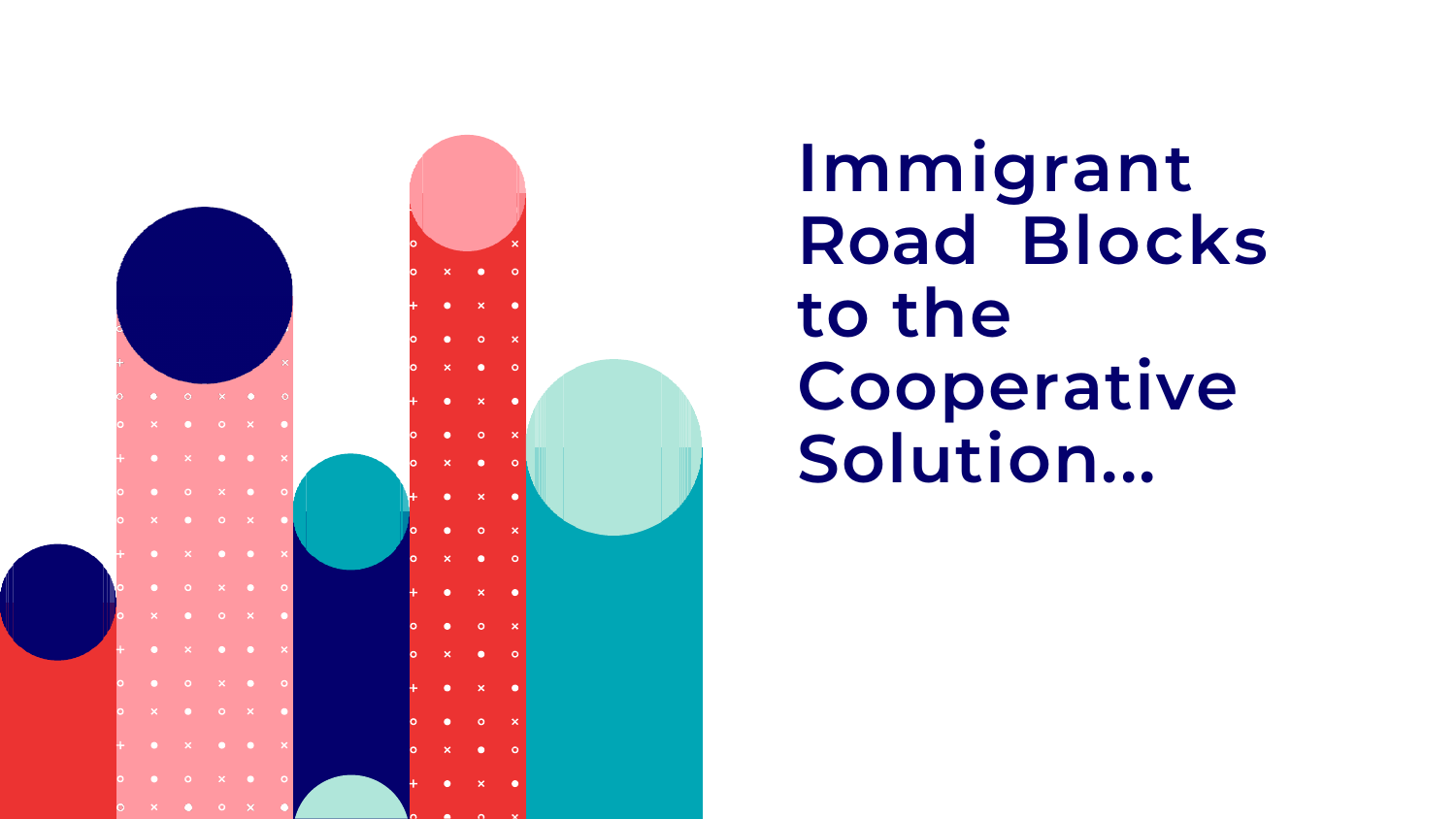## **Innovation in Coop Structures opens accessibility to immigrants**



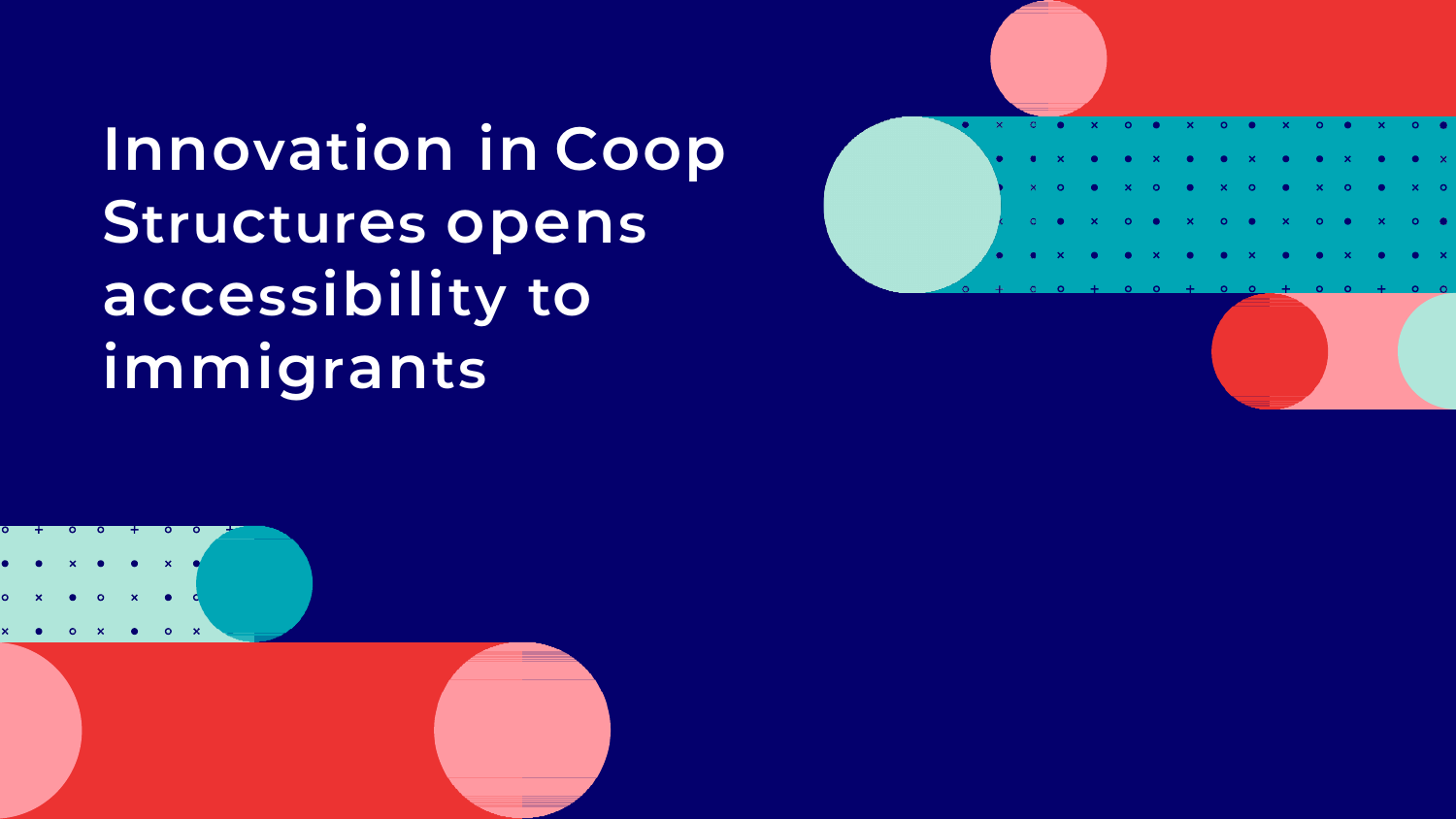**My Journey to becoming a COURAGE Worker/Owner**